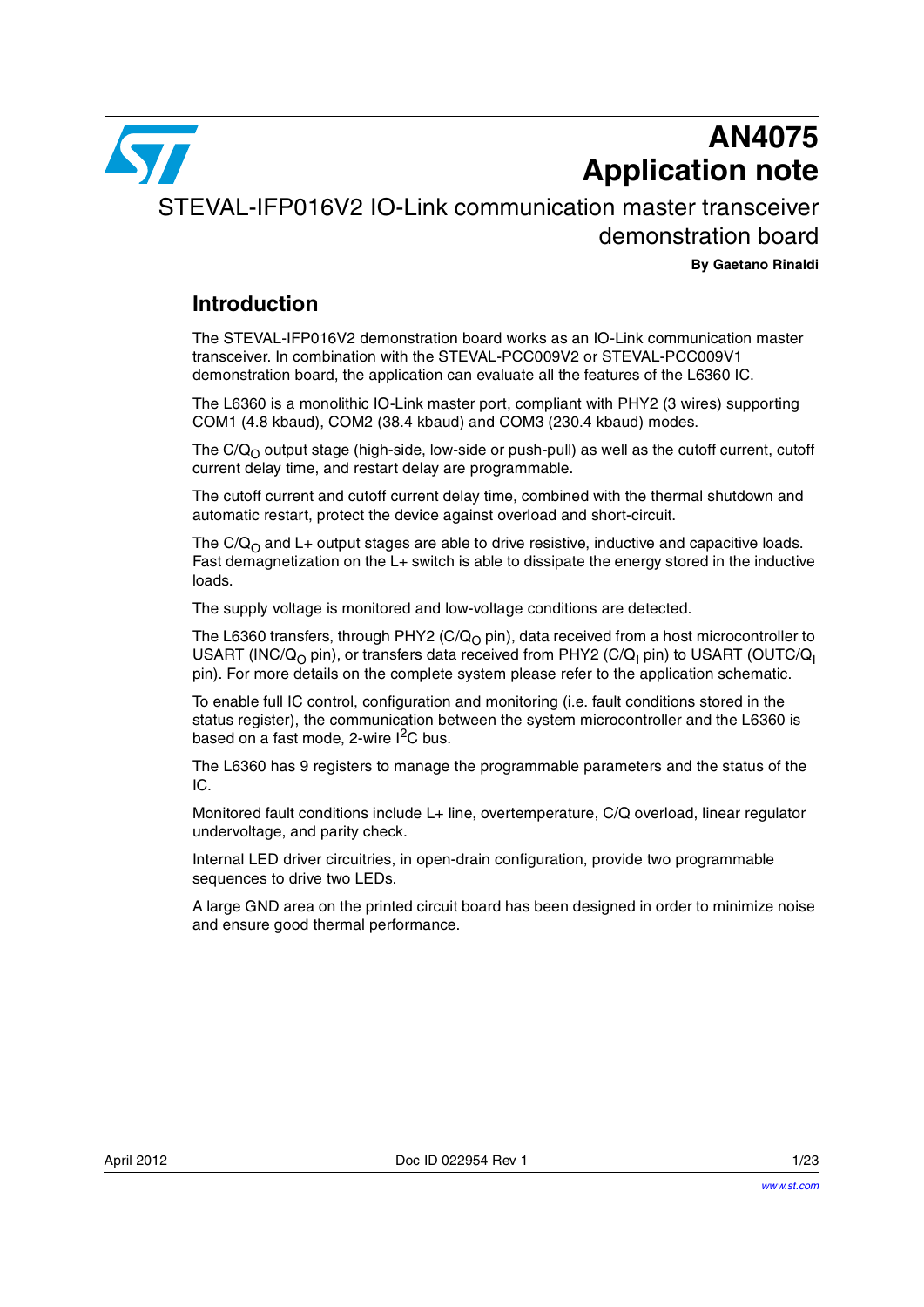# **Contents**

| 1              |     |       |                                                                                   |  |  |  |
|----------------|-----|-------|-----------------------------------------------------------------------------------|--|--|--|
| $\overline{2}$ |     |       |                                                                                   |  |  |  |
| 3              |     |       |                                                                                   |  |  |  |
|                | 3.1 |       | Connection to the STEVAL-PCC009V2 or STEVAL-PCC009V1<br>demonstration board       |  |  |  |
|                | 3.2 |       |                                                                                   |  |  |  |
|                | 3.3 |       | Independent V <sub>H</sub> pin supply vs. direct connection to V <sub>CC</sub> 14 |  |  |  |
|                | 3.4 |       |                                                                                   |  |  |  |
|                | 3.5 |       |                                                                                   |  |  |  |
| 4              |     |       |                                                                                   |  |  |  |
|                | 4.1 |       |                                                                                   |  |  |  |
|                | 4.2 |       |                                                                                   |  |  |  |
|                |     | 4.2.1 |                                                                                   |  |  |  |
|                |     | 4.2.2 |                                                                                   |  |  |  |
|                |     | 4.2.3 |                                                                                   |  |  |  |
|                |     | 4.2.4 |                                                                                   |  |  |  |
|                | 4.3 |       |                                                                                   |  |  |  |
|                |     | 4.3.1 |                                                                                   |  |  |  |
|                |     | 4.3.2 |                                                                                   |  |  |  |
|                |     | 4.3.3 |                                                                                   |  |  |  |
|                |     | 4.3.4 |                                                                                   |  |  |  |
|                |     | 4.3.5 |                                                                                   |  |  |  |
| 5              |     |       |                                                                                   |  |  |  |

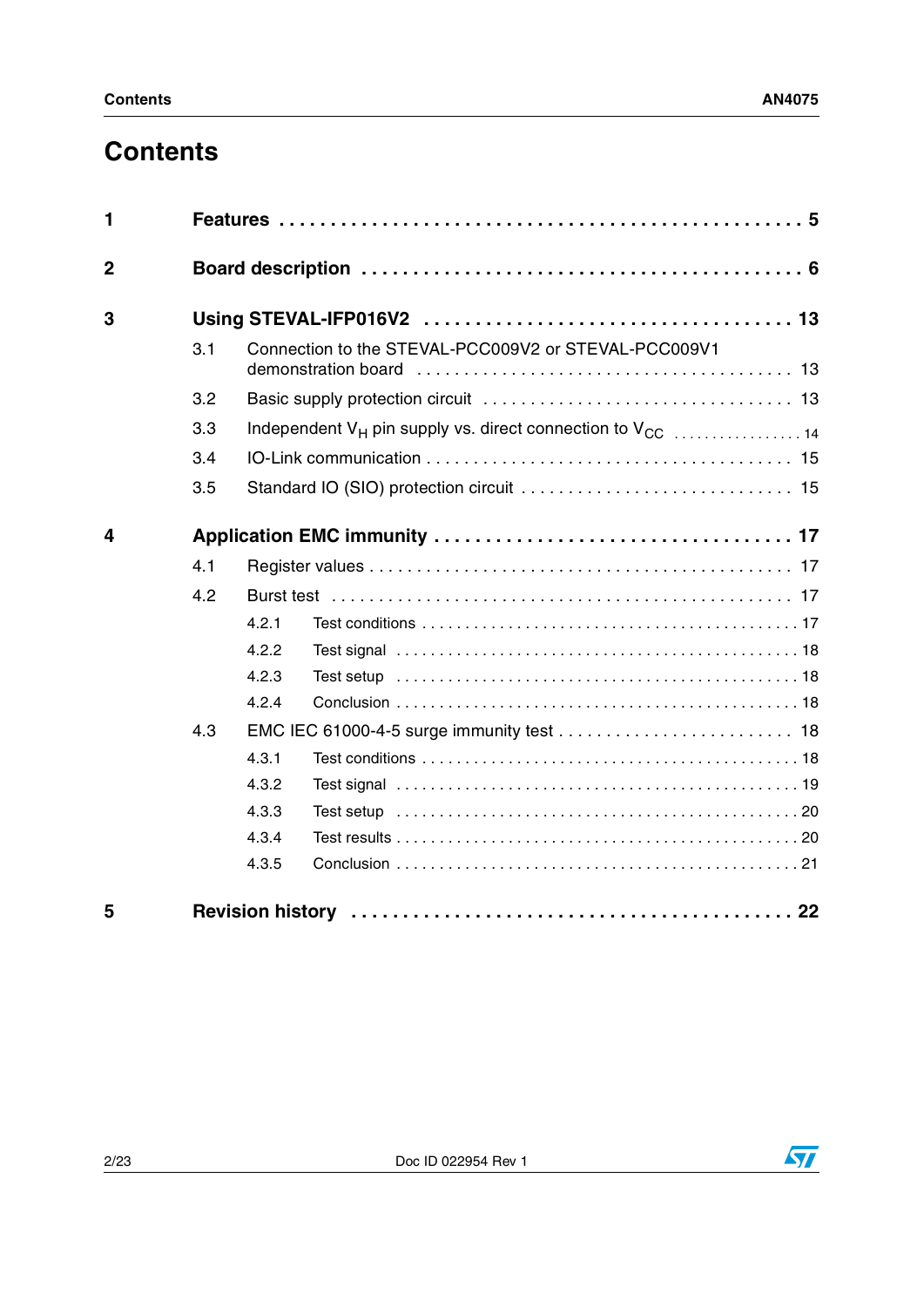# **List of tables**

| Table 1. |                                                                  |
|----------|------------------------------------------------------------------|
| Table 2. |                                                                  |
| Table 3. | STEVAL-IFP016V2 electrical specifications (recommended values) 7 |
| Table 4. |                                                                  |
| Table 5. | Application EFT (burst) immunity, applied to IO-Link lines       |
|          |                                                                  |
| Table 6. |                                                                  |
| Table 7. |                                                                  |
| Table 8. |                                                                  |
| Table 9. |                                                                  |

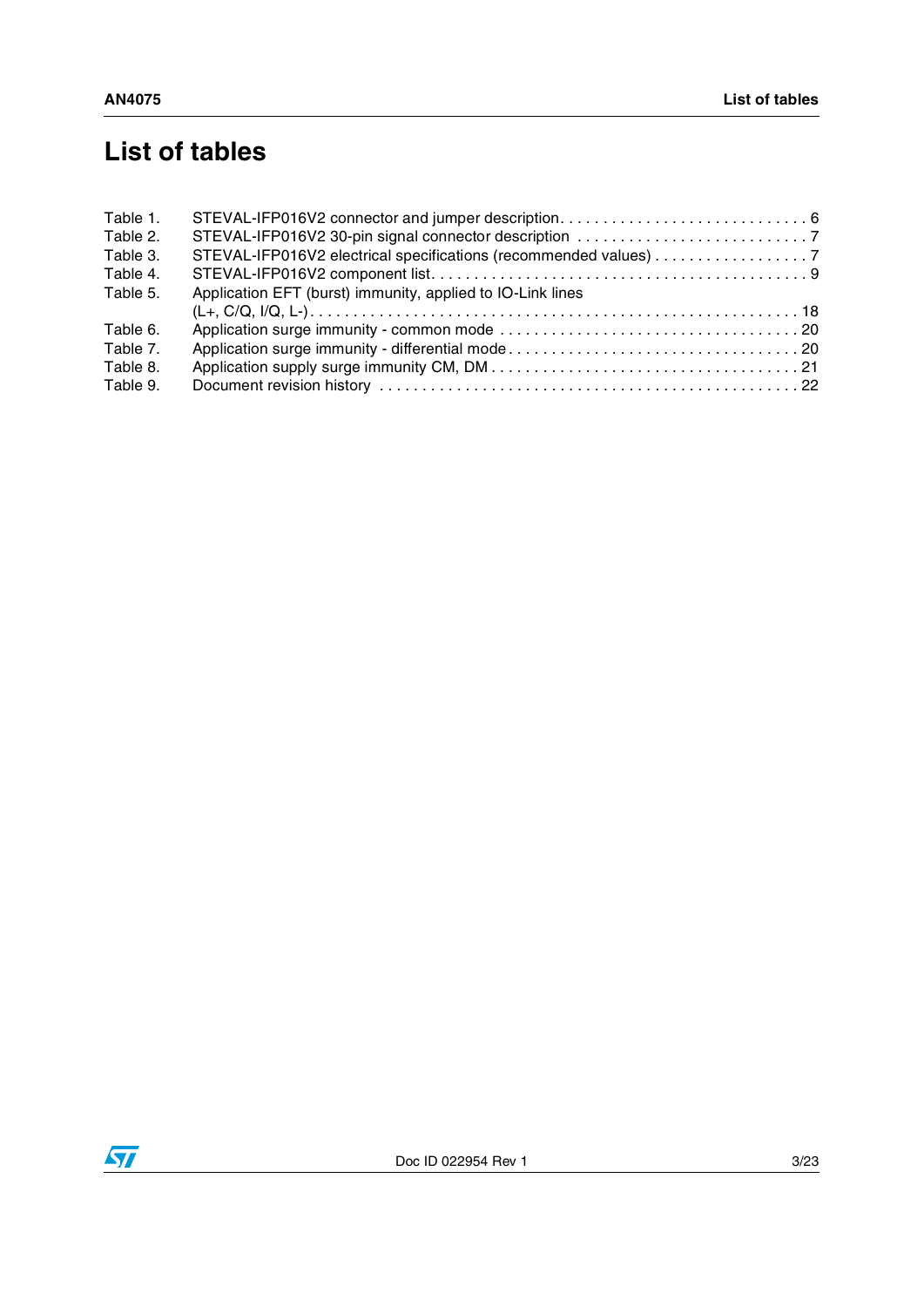# **List of figures**

| Figure 1.  |  |
|------------|--|
| Figure 2.  |  |
| Figure 3.  |  |
| Figure 4.  |  |
| Figure 5.  |  |
| Figure 6.  |  |
| Figure 7.  |  |
| Figure 8.  |  |
| Figure 9.  |  |
| Figure 10. |  |
| Figure 11. |  |



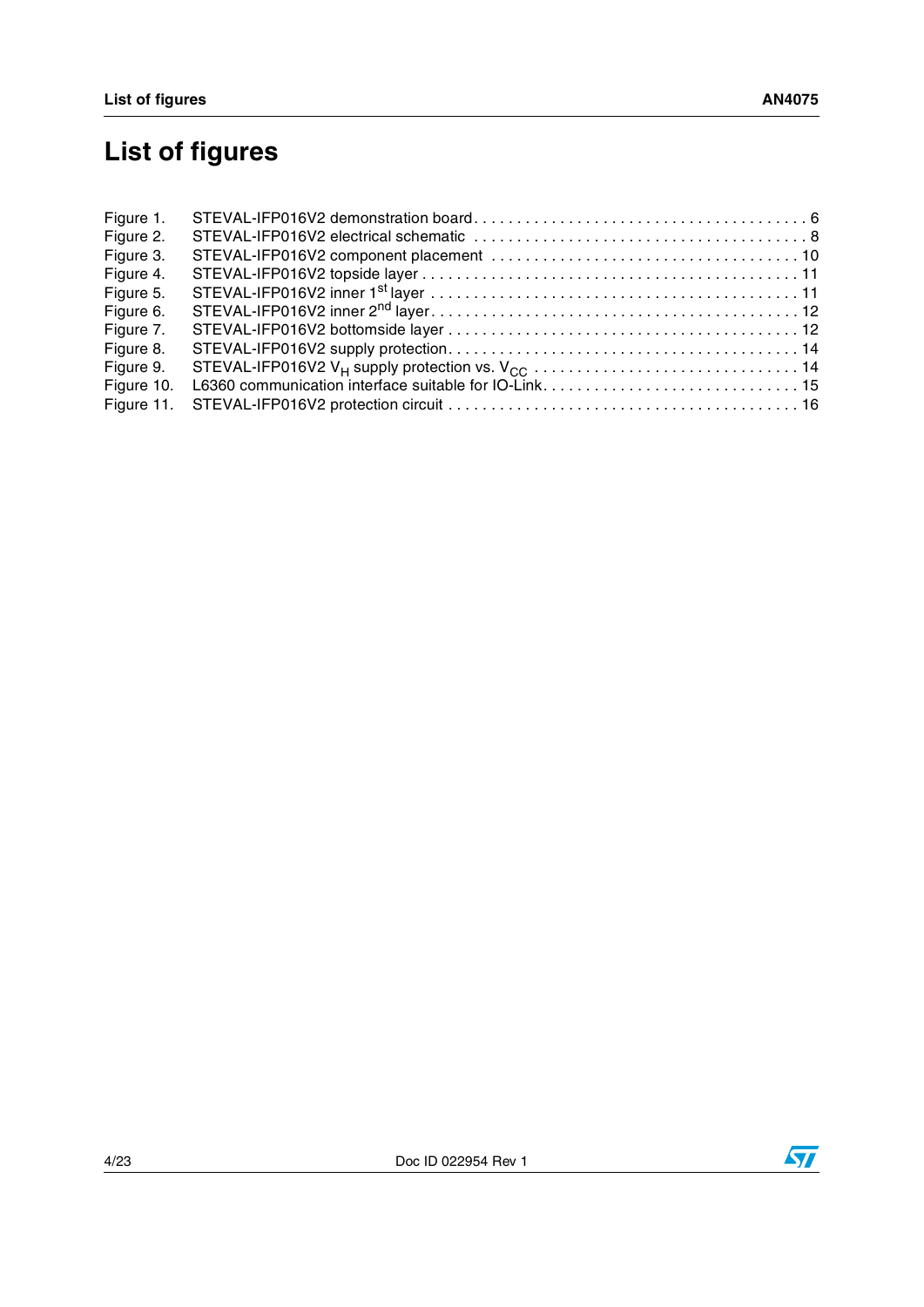## <span id="page-4-0"></span>**1 Features**

- Supply voltage from 18 to 32.5 V
- Fully protected, programmable output stages
- Supports COM1, COM2 and COM3 mode
- 5 mA IO-Link digital input
- Additional IEC61131-2 type-1 input
- 3.3 V / 5 V, 50 mA linear regulator
- Fast mode  $I<sup>2</sup>C$  for IC control, configuration and diagnostic
- Diagnostic dual-LED sequence generator and driver
- 5 V and 3.3 V compatible I/Os
- Interface compatible with STEVAL-PCC009V2 and STEVAL-PCC009V1
- EMC-immune application against ESD, burst, surge, RF noise, etc. according to IEC61000-4-2, IEC61000-4-4, IEC61000-4-5, IEC61000-4-6 standards

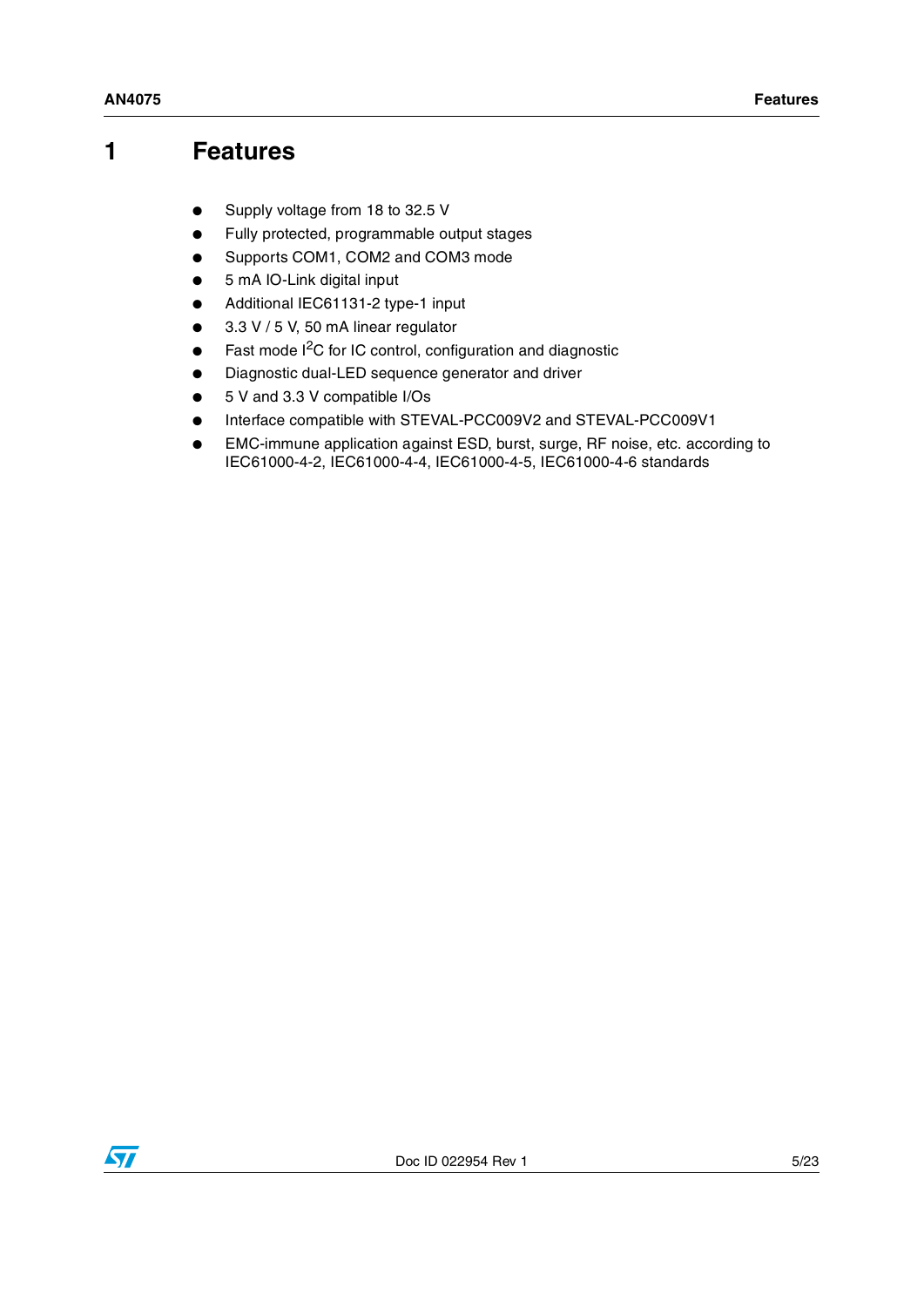## <span id="page-5-0"></span>**2 Board description**

The STEVAL-IFP016V2 has external connectors for the supply voltage, two outputs (C/Q and L+), one input (I/Q) and a 30-pin connector to control and program the main functions of the board through an external demonstration board (STEVAL-PCC009V2 or STEVAL-PCC009V1).



<span id="page-5-2"></span>

<span id="page-5-1"></span>

| Table 1. | STEVAL-IFP016V2 connector and jumper description |
|----------|--------------------------------------------------|
|----------|--------------------------------------------------|

| <b>Name</b>       | <b>Type</b>      | <b>Function</b>                         |  |
|-------------------|------------------|-----------------------------------------|--|
| <b>INTERFACE1</b> | 30-pin connector | Communication with interface board      |  |
| CON <sub>1</sub>  | Power supply     | Board power supply                      |  |
| CON <sub>2</sub>  | Power outputs    | $C/Q$ , $I/Q$ , $L+, L$ - power outputs |  |
| J1                | Jumper           | EN <sub>C/Q</sub>                       |  |
| J2                | Jumper           | $EN_{L+}$                               |  |
| JЗ                | Jumper           | I <sup>2</sup> C address SA1            |  |
| J4                | Jumper           | $V_{CC}$ connected to $V_H$             |  |
| J5                | Jumper           | $I2C$ address SA0                       |  |
| J6                | Jumper           | Linear regulator output voltage         |  |
| J7                | Jumper           | $I2C$ address SA2                       |  |
| J8                | Jumper           | I <sup>2</sup> C data bus SDA           |  |
| J9<br>Jumper      |                  | I <sup>2</sup> C clock bus SCL          |  |

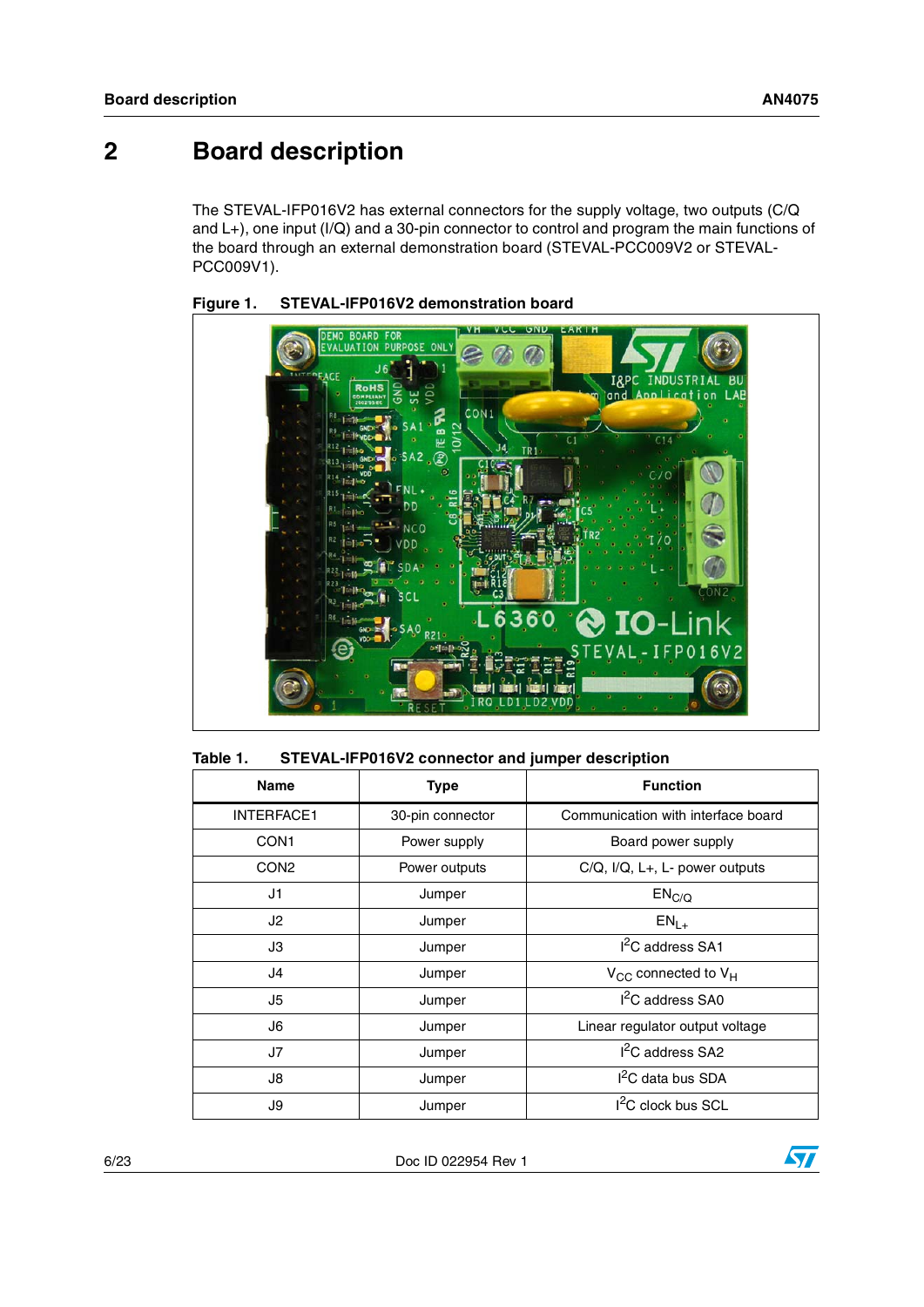| i<br>OTE VAL THE VIOYE OUPHIT SIGNAL CONNECTOR ACSCRIPTION |                             |
|------------------------------------------------------------|-----------------------------|
| Pin number                                                 | <b>Description</b>          |
| 2                                                          | GND                         |
| 5                                                          | $IN_{C/Q}$                  |
| $\,6$                                                      | OUT <sub>C/Q</sub>          |
| 9                                                          | SA <sub>1</sub>             |
| $10$                                                       | SA <sub>2</sub>             |
| 11                                                         | SCL                         |
| 12                                                         | <b>SDA</b>                  |
| 15                                                         | $\mathsf{EN}_{\mathsf{L}+}$ |
| 16                                                         | OUT <sub>I/Q</sub>          |
| 17                                                         | IRQ                         |
| 18                                                         | <b>RST</b>                  |
| 26                                                         | EN <sub>C/Q</sub>           |
| 27                                                         | SA0                         |
| Others                                                     | Not connected               |

<span id="page-6-0"></span>Table 2 **STEVAL-IFP016V2 30-pin signal connector description** 

#### <span id="page-6-1"></span>Table 3. STEVAL-IFP016V2 electrical specifications (recommended values)

| <b>Parameter</b>                             | Value             |  |  |
|----------------------------------------------|-------------------|--|--|
| Supply voltage range $(V_S)$                 | 18 to 32.5 V      |  |  |
| Logic input voltage range                    | 0 to $+5$ V       |  |  |
| Operating temperature range                  | -25 °C to +125 °C |  |  |
| L6360 thermal resistance junction-to-ambient | 50 °C/W           |  |  |

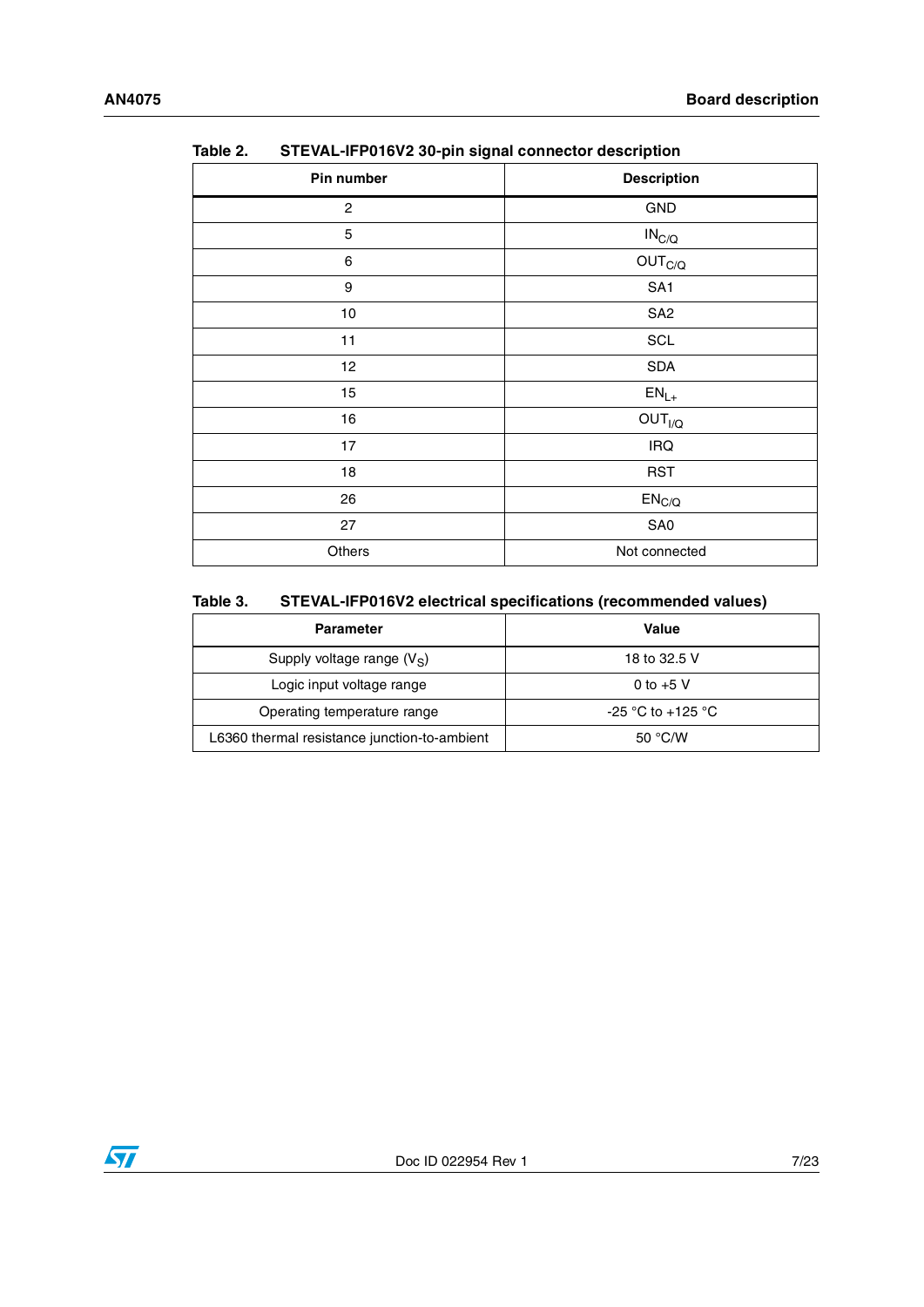$\sqrt{2}$ 



<span id="page-7-0"></span>**Figure 2. STEVAL-IFP016V2 electrical schematic**

8/23 Doc ID 022954 Rev 1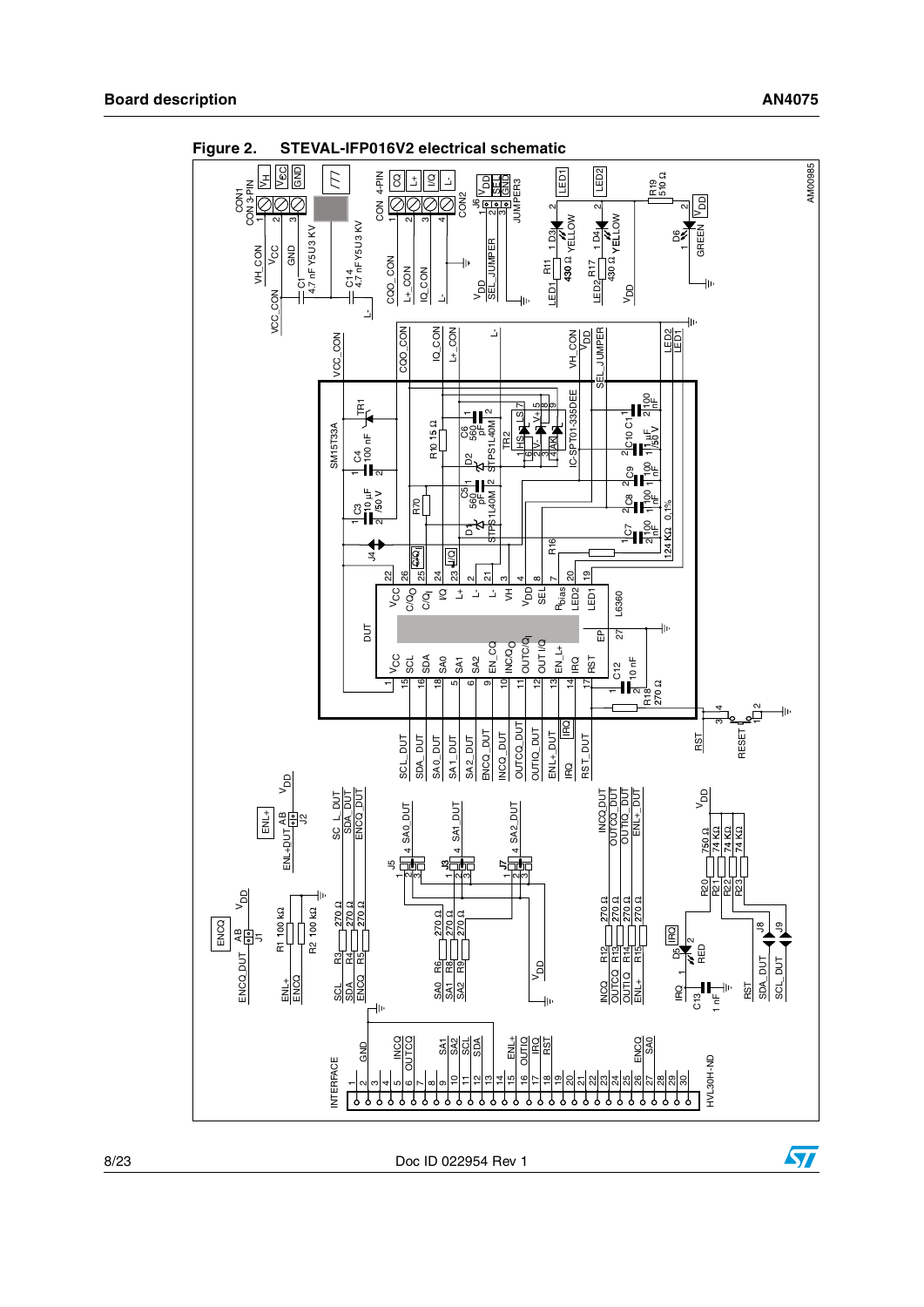| Part reference  | Part value       | <b>Part description</b> |
|-----------------|------------------|-------------------------|
| C <sub>1</sub>  | 4.7 nF           | Y5U capacitor           |
| C <sub>3</sub>  | 10 µF - 50 V     | Ceramic capacitor       |
| C <sub>4</sub>  | 100 nF           | Ceramic capacitor       |
| C <sub>5</sub>  | 560 pF           | Ceramic capacitor       |
| C <sub>6</sub>  | 560 pF           | Ceramic capacitor       |
| C7              | 100 nF           | Ceramic capacitor       |
| C <sub>8</sub>  | 100 nF           | Ceramic capacitor       |
| C <sub>9</sub>  | 100 nF           | Ceramic capacitor       |
| C10             | $1 \mu F - 50 V$ | Ceramic capacitor       |
| C11             | 100 nF           | Ceramic capacitor       |
| C <sub>12</sub> | 10nF             | Ceramic capacitor       |
| C <sub>13</sub> | 1 nF             | Ceramic capacitor       |
| C14             | 4.7 nF           | Y5U capacitor           |
| TR <sub>1</sub> | <b>SM15T33A</b>  | Unidirectional Transil™ |
| TR <sub>2</sub> | SPT01-335DEE     | <b>Triple Transil</b>   |
| D <sub>1</sub>  | STPS1L40M        | Schottky diode          |
| D <sub>2</sub>  | STPS1L40M        | Schottky diode          |
| D <sub>3</sub>  |                  | LED - yellow            |
| D <sub>4</sub>  |                  | LED - yellow            |
| D <sub>5</sub>  |                  | LED - red               |
| D <sub>6</sub>  |                  | LED - green             |
| R <sub>1</sub>  | 100 $k\Omega$    | Resistor                |
| R <sub>2</sub>  | 100 $k\Omega$    | Resistor                |
| R <sub>3</sub>  | 270 Ω            | Resistor                |
| R <sub>4</sub>  | 270 Ω            | Resistor                |
| R <sub>5</sub>  | 270 $\Omega$     | Resistor                |
| R <sub>6</sub>  | 270 Ω            | Trimmer                 |
| R7              | $\Omega$         |                         |
| R8              | 270 Ω            | Resistor                |
| R9              | 270 Ω            | Resistor                |
| R <sub>10</sub> | 15 $\Omega$      | Resistor                |
| R <sub>11</sub> | 430 Ω            | Resistor                |
| R <sub>12</sub> | 270Ω             | Resistor                |
| R <sub>13</sub> | 270 Ω            | Resistor                |
| R <sub>14</sub> | 270 $\Omega$     | Resistor                |

<span id="page-8-0"></span>**Table 4. STEVAL-IFP016V2 component list**

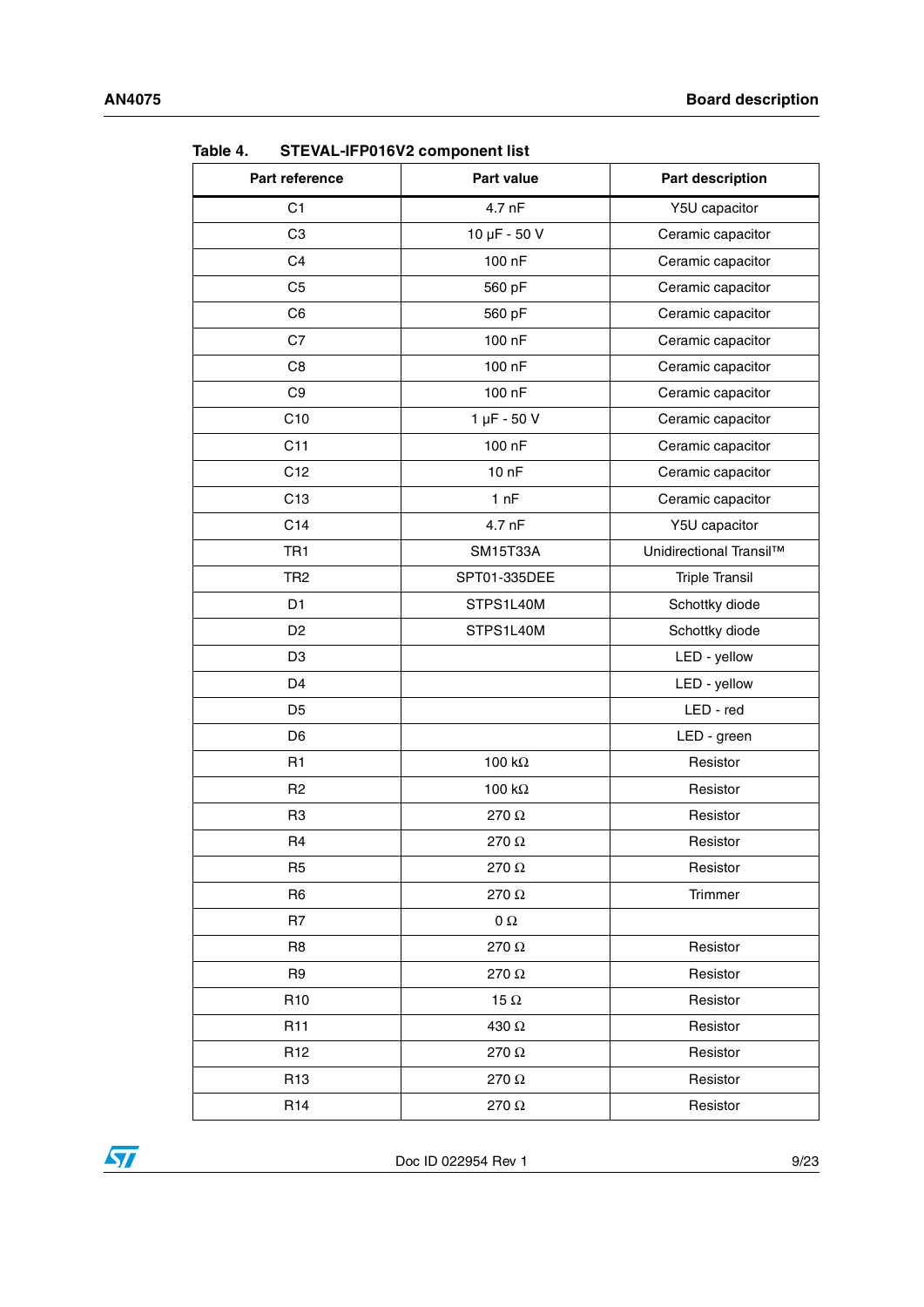| <b>Part reference</b> | <b>Part value</b>   | <b>Part description</b>                     |
|-----------------------|---------------------|---------------------------------------------|
| R <sub>15</sub>       | 270 $\Omega$        | Resistor                                    |
| R <sub>16</sub>       | 100 k $\Omega$ - 1% | Resistor                                    |
| <b>R17</b>            | 430 $\Omega$        | Resistor                                    |
| R <sub>18</sub>       | 270 $\Omega$        | Resistor                                    |
| R <sub>19</sub>       | 510 $\Omega$        | Resistor                                    |
| R <sub>20</sub>       | 750 $\Omega$        | Resistor                                    |
| R <sub>21</sub>       | 4.7 k $\Omega$      | Resistor                                    |
| R <sub>22</sub>       | 4.7 k $\Omega$      | Resistor                                    |
| R <sub>23</sub>       | 4.7 k $\Omega$      | Resistor                                    |
| U1                    | L6360               | IO-Link communication master<br>transceiver |

**Table 4. STEVAL-IFP016V2 component list (continued)**

#### <span id="page-9-0"></span>**Figure 3. STEVAL-IFP016V2 component placement**

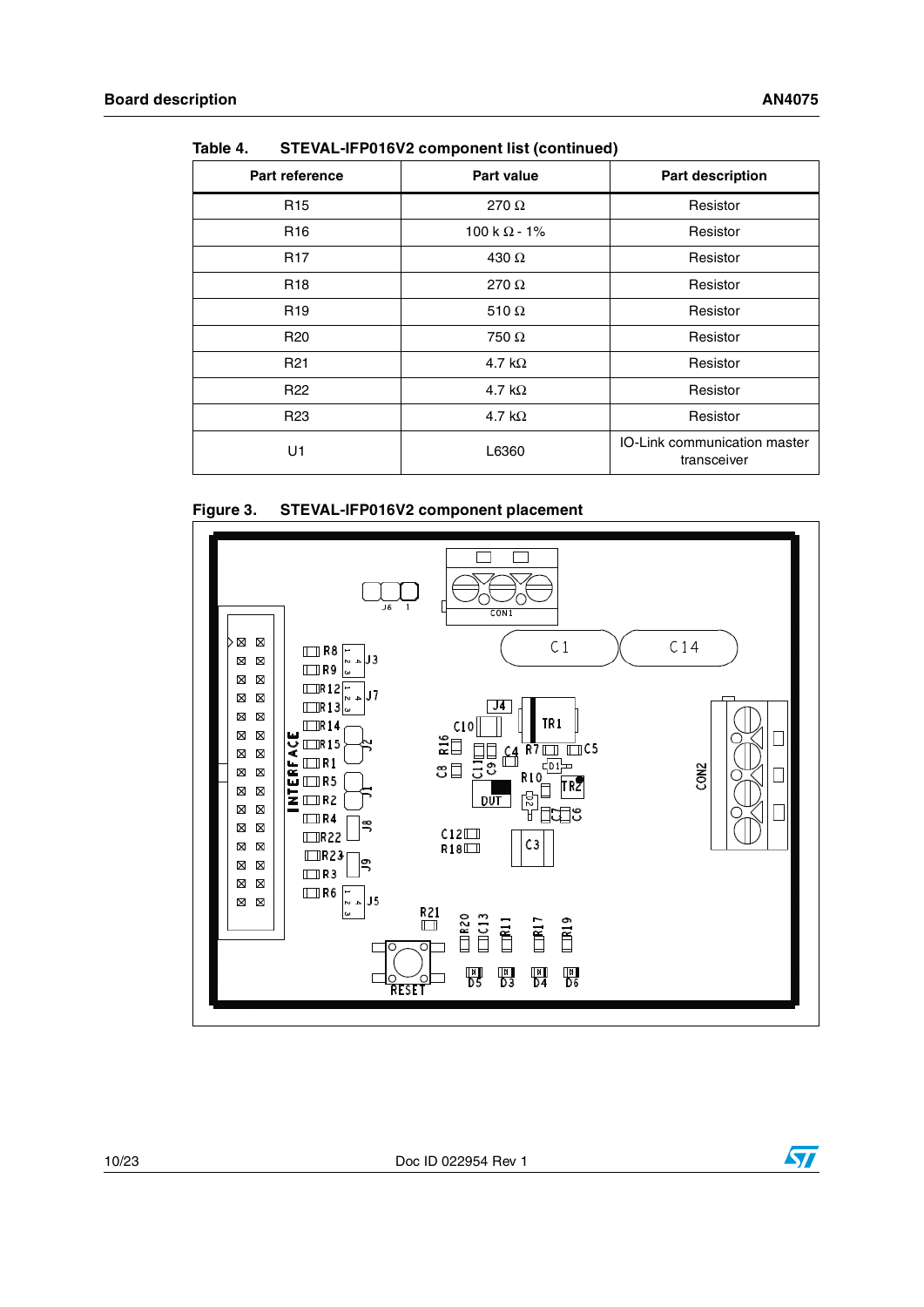

<span id="page-10-0"></span>**Figure 4. STEVAL-IFP016V2 topside layer**

<span id="page-10-1"></span>**Figure 5. STEVAL-IFP016V2 inner 1st layer**



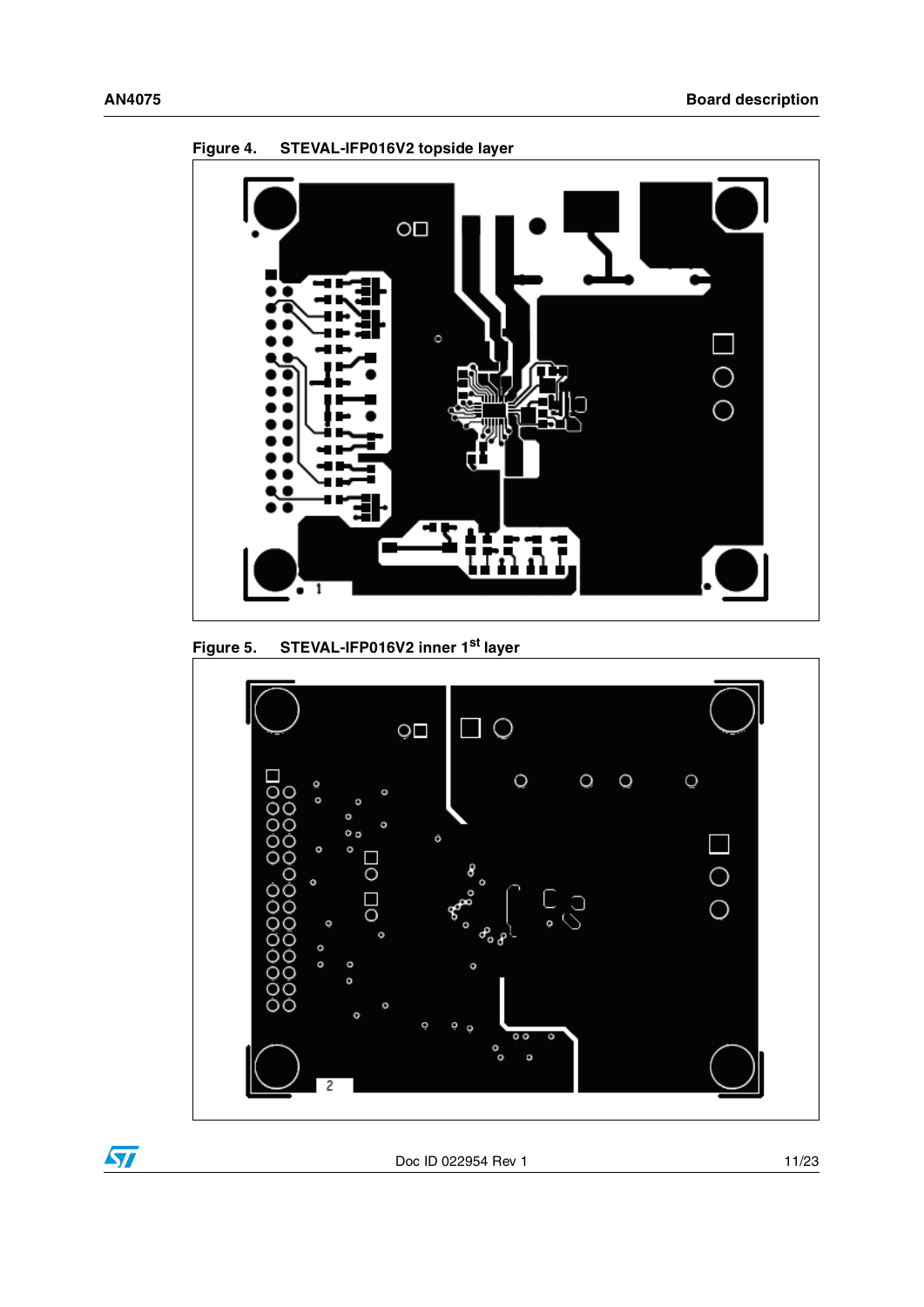

<span id="page-11-0"></span>**Figure 6. STEVAL-IFP016V2 inner 2nd layer**

<span id="page-11-1"></span>



12/23 Doc ID 022954 Rev 1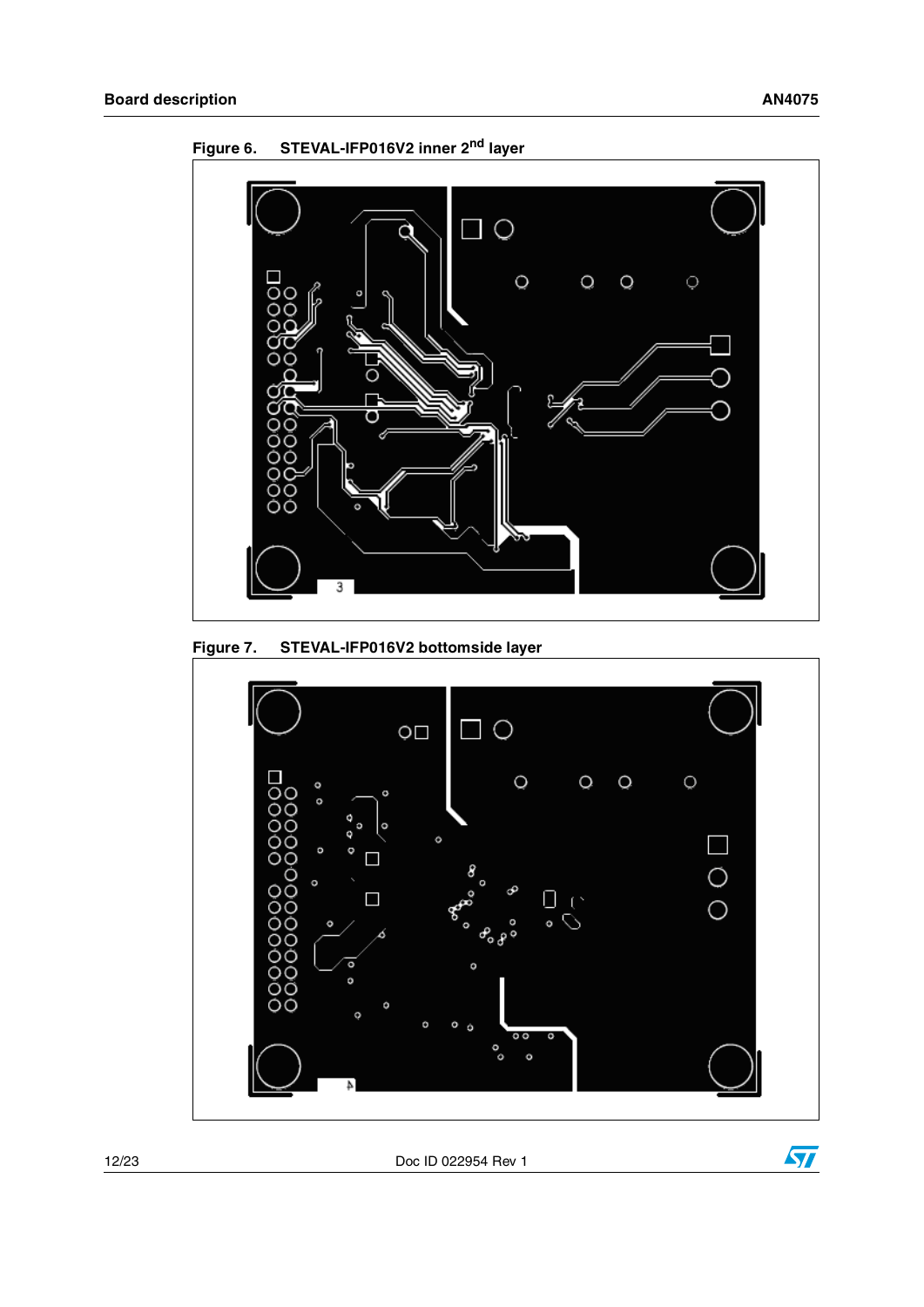## <span id="page-12-0"></span>**3 Using STEVAL-IFP016V2**

The STEVAL-IFP016V2 board can be used in combination with the STEVAL-PCC009V2 or STEVAL-PCC009V1 demonstration board.

IC inputs can be controlled by the STEVAL-PCC009V2/1 or set by the hardware using jumpers on the board.

The CON1 connector is used to supply the board. Supply voltage should be connected to the  $V_{CC}$  pin. Linear regulator input voltage  $V_H$  can be connected directly to  $V_{CC}$  using jumper J4. If J4 is open, the  $V_H$  voltage must be kept below the  $V_{CC}$  value.

The 3.3 V or 5 V voltage for logic inputs and for the reference voltage is obtained from the linear regulator output  $V_{DD}$ . It is possible to select 3.3 V or 5 V using jumper J6.

Jumpers J3, J5 and J7 allow I<sup>2</sup>C interface address configuration.

CON2 is used to provide input/output voltages from/to external circuits. The C/Q channel is used for communication (transceiver line), L+ is used to supply an IO-Link device, L- is shorted to GND and the I/Q channel is used as an additional input (communication) line.

### <span id="page-12-1"></span>**3.1 Connection to the STEVAL-PCC009V2 or STEVAL-PCC009V1 demonstration board**

The complete evaluation kit, apart from STEVAL-IFP016V2 also in the communication board, is used to program the IC and to control UART communication.

A GUI interface is used to configure the L6360 IC through the communication board.

## <span id="page-12-2"></span>**3.2 Basic supply protection circuit**

A cost-effective supply voltage protection has been implemented, while reverse-polarity protection has not.

Supply overvoltage protection is provided by the **TR1** diode. It works as a primary overvoltage clamp to limit supply line distortions - like surge pulses or oscillations caused by line parasitic parameters (inductance) during the plug-in phase, for example. The rating of 1500 W is recommended to provide reliable protection. A unidirectional Transil must be used to avoid negative stress on the L6360.

An energy buffer filters the application supply to avoid high ripple during power driver switching, etc. **C3** is used as the filtering bulk capacitor.

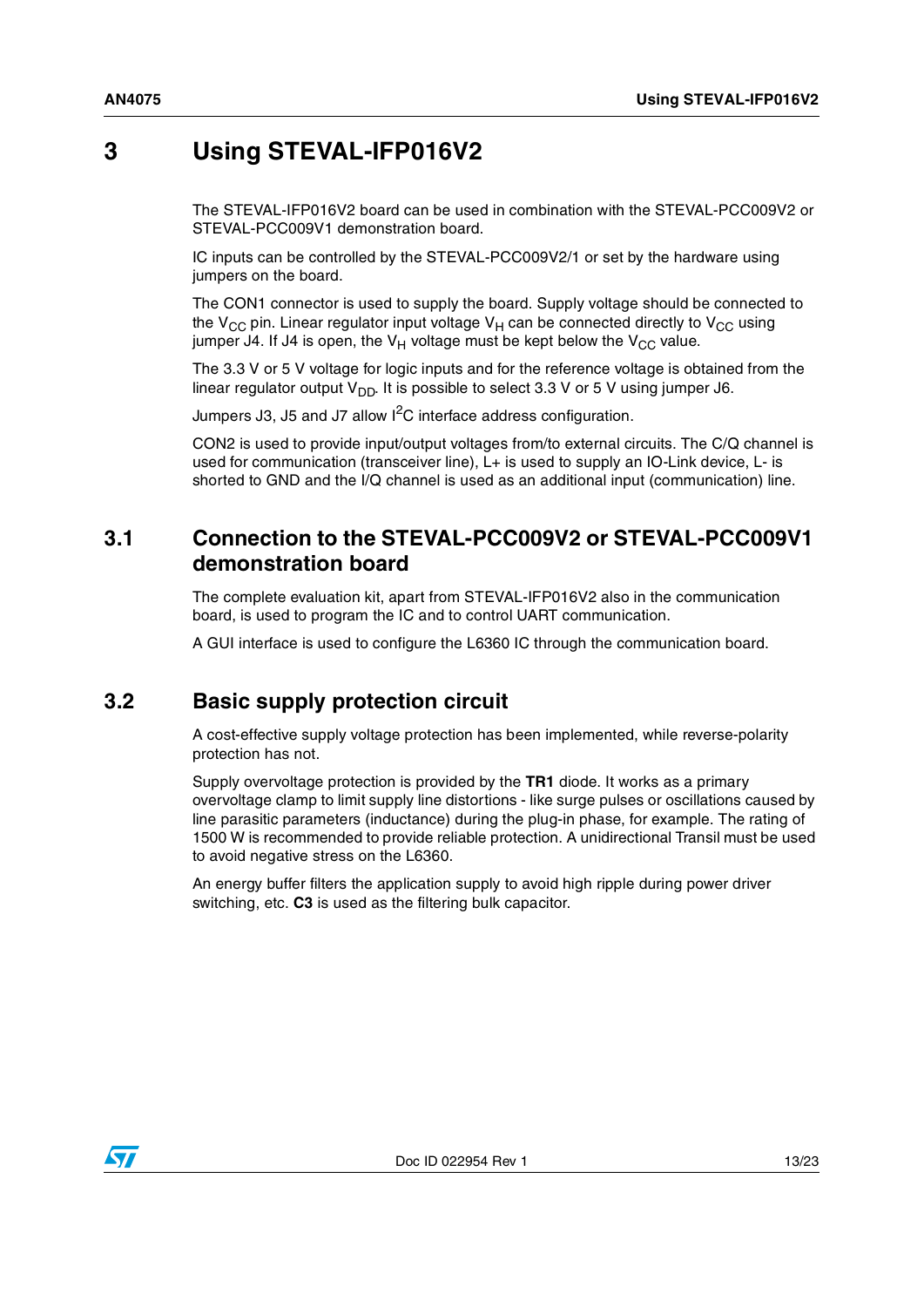<span id="page-13-1"></span>



## <span id="page-13-0"></span>**3.3** Independent V<sub>H</sub> pin supply vs. direct connection to V<sub>CC</sub>

 $V_H$  voltage must be always lower than (or equal to)  $V_{CC}$ , even during power-up and powerdown of the application. Care must be taken when supplying  $V_H$  from another source ( $V_{CC}$ and V<sub>H</sub> not connected together). In some cases a diode  $D_VH$  placed between V<sub>CC</sub> and V<sub>H</sub> may help to avoid this violation.



<span id="page-13-2"></span>

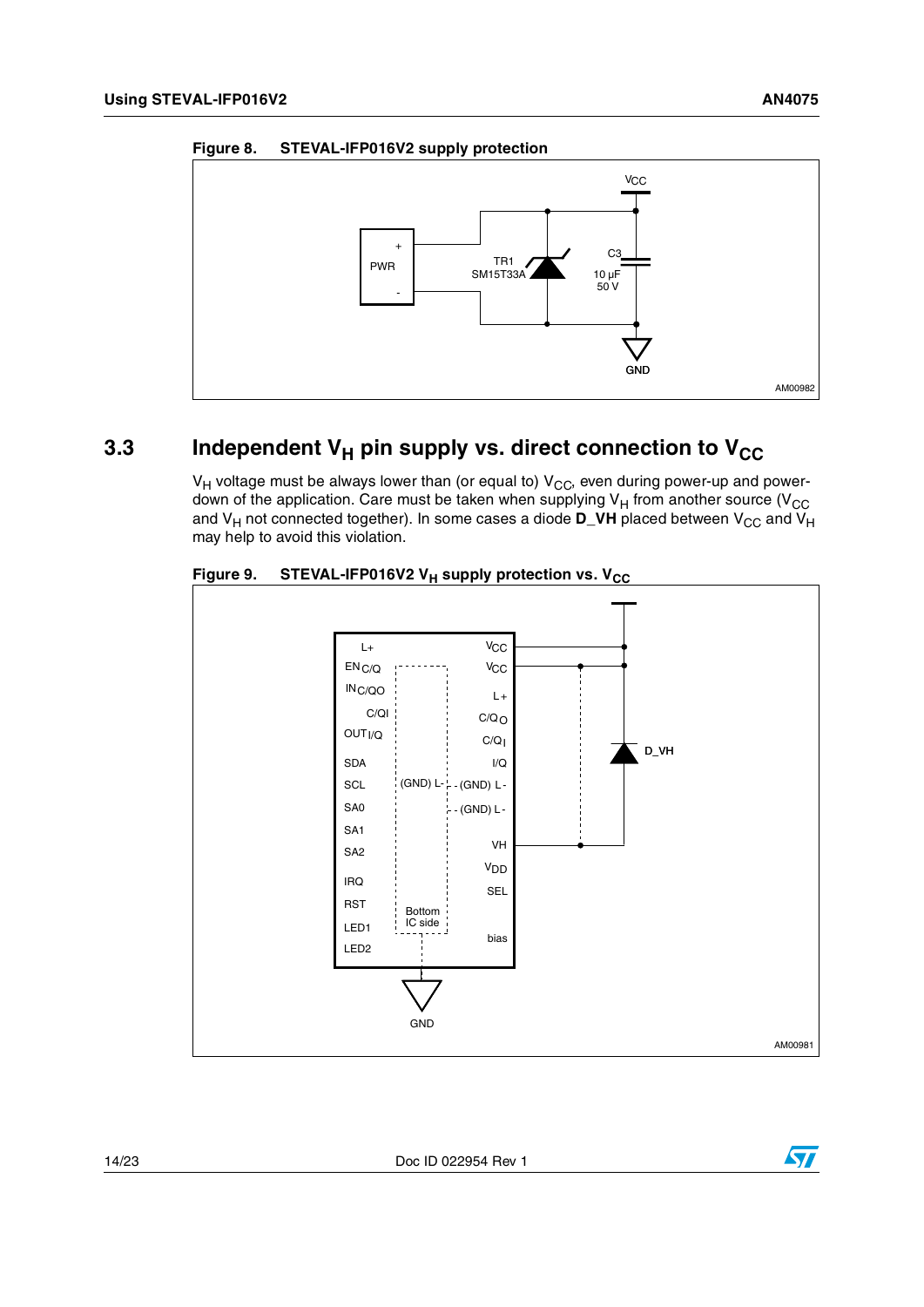### <span id="page-14-0"></span>**3.4 IO-Link communication**

This section gives information about the implementation of a possible alternative I/O filter conforming only to the IO-Link standard. The board implements more advanced I/O protection circuitry (see *[Section 4](#page-16-0)*).

An energy buffer for the L6360 supply makes the IC supply voltage stable and limits EMI noise. **C1** is used to block the power supply.

Capacitors **C5**, **C6**, **C7** work as a basic protection against fast transient signals like burst or a radio-frequency domain applied to the lines.

<span id="page-14-2"></span>



## <span id="page-14-1"></span>**3.5 Standard IO (SIO) protection circuit**

An energy buffer for the L6360 supply makes the IC supply voltage stable and limits EMI noise. **C4** is used to block the power supply.

Capacitors **C5**, **C6**, **C7** work as a basic protection against fast transient signals like burst or a radio-frequency domain applied to the lines.

Schottky diodes with low  $V_F$  **D1** and **D2** are used for the suppression of negative voltage spikes. They clamp the disturbances applied to the lines in a reverse-polarity direction. Diodes can conduct high surge current pulses to avoid high peak current flow through the pins of the L6360 which could become damaged.

Doc ID 022954 Rev 1 15/23

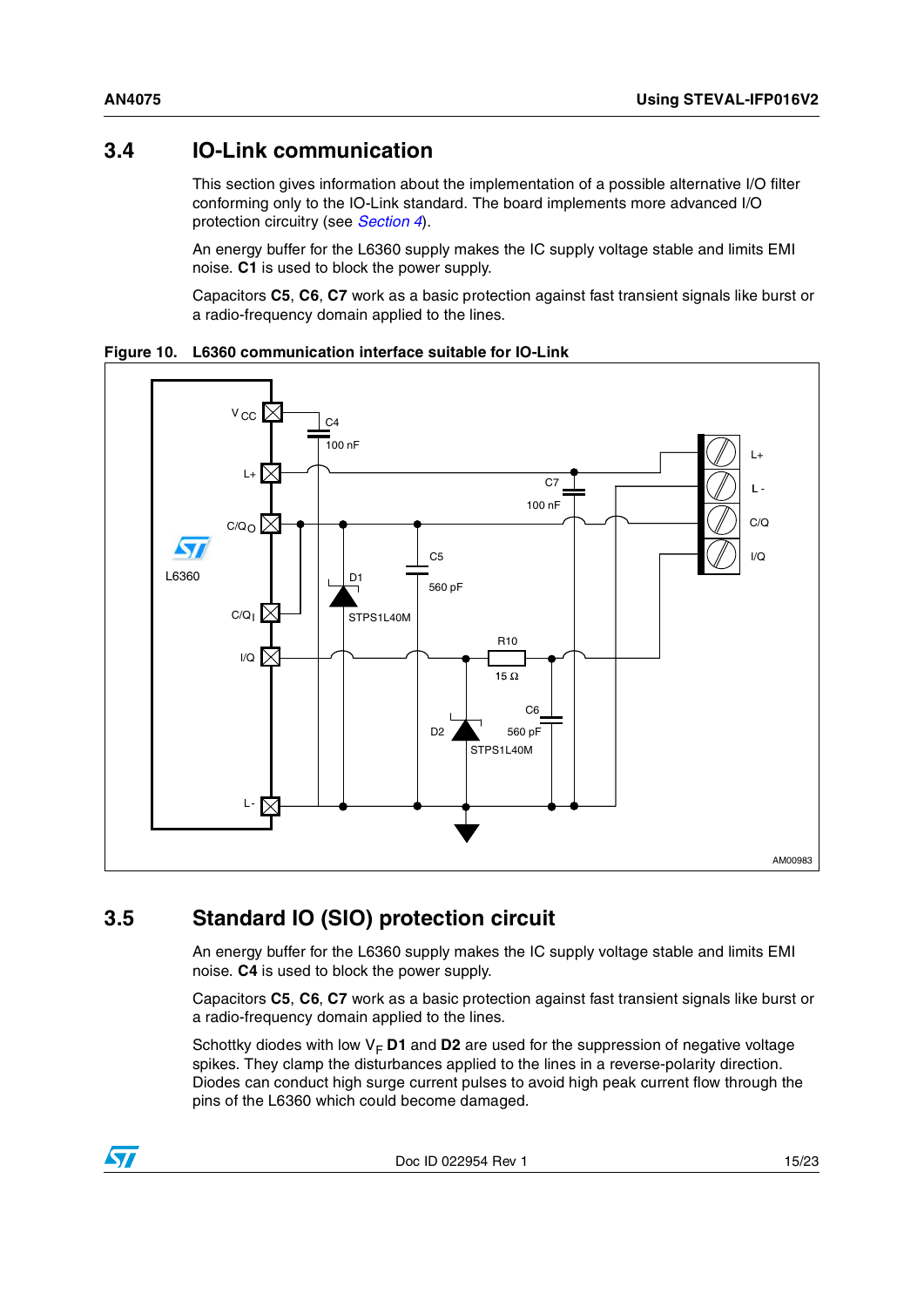**R10** is used to limit surge current. It reduces the current flow in the L6360 - I/Q pin in both polarities when surge pulses are applied to the line. If this resistor is omitted, the I/Q line surge immunity is lower.

Triple Transil **TR2** (**SPT01-335DEE**) is used as the primary surge protection to avoid overvoltage on the L6360 interface. It protects the L+ switch against negative voltage pulses, shares current flow of negative surge pulses with the additional Schottky diodes on the C/Q and I/Q lines, and clamps positive surge pulses applied to the C/Q and I/Q lines.



#### <span id="page-15-0"></span>**Figure 11. STEVAL-IFP016V2 protection circuit**

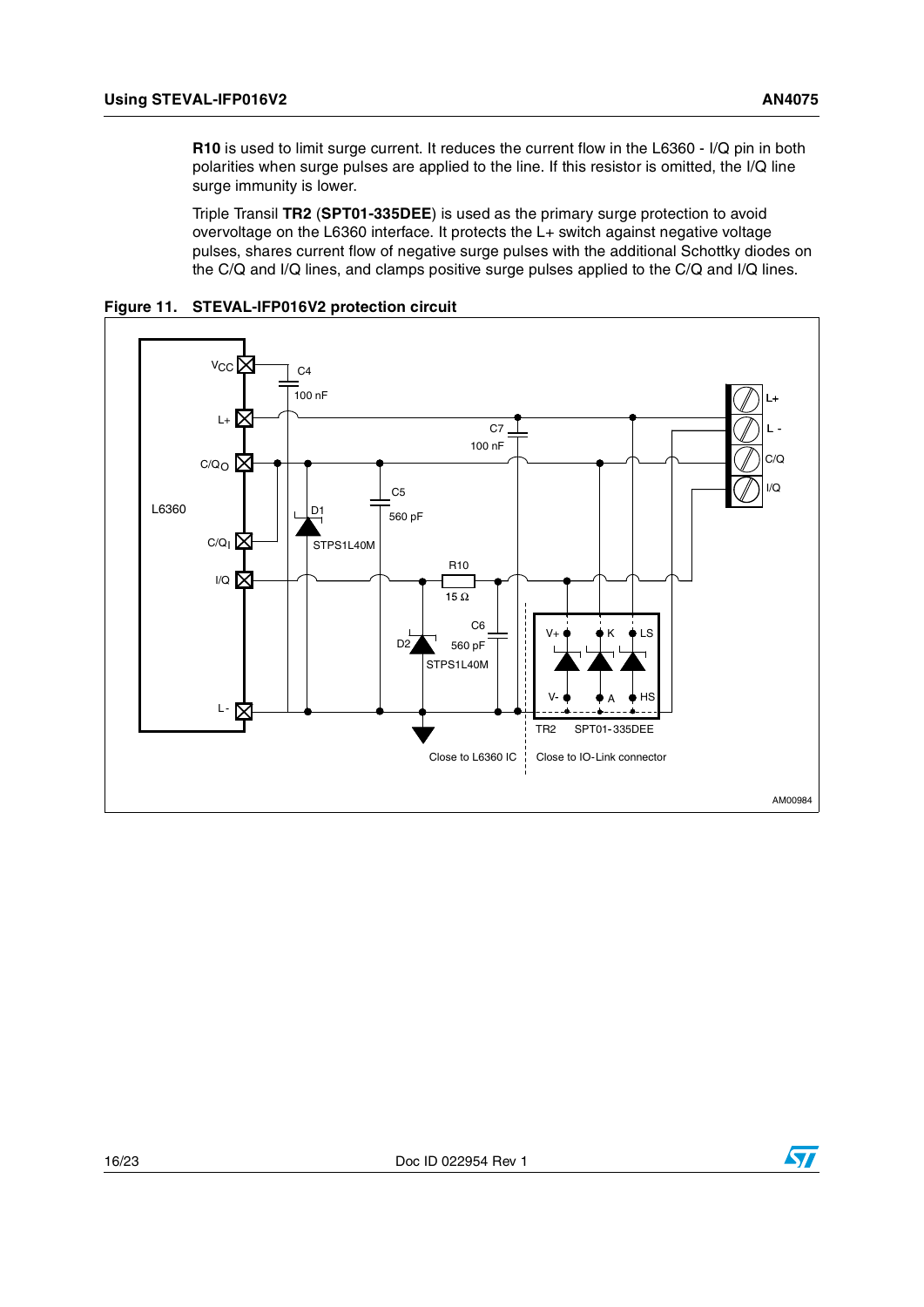# <span id="page-16-0"></span>**4 Application EMC immunity**

This paragraphs lists the STEVAL-IFP016V2 application EMC test results. The indicated immunity is considered as quantitative information only.

## <span id="page-16-1"></span>**4.1 Register values**

The L6360 has been initialized with the following configuration values:

- Configuration =  $0 \times 60$  (push-pull)
- $Control1 = 0 \times F8$ 
	- C/Q<sub>I</sub> pull-down enabled
	- $-$  C/Q<sub>O</sub> cutoff current = 500 mA
	- $-$  C/Q<sub>O</sub> cutoff current delay = 250 μs
	- $-$  C/Q<sub>O</sub> restart delay = 256 x 250 μs
	- C/Q<sub>I</sub> debounce time (filter) is off (0 μs)
- Control $2 = 0 \times A0$ 
	- I/Q pull-down enabled
	- C/Q<sub>I</sub> pull-down generator 5.5 mA
	- L+ cutoff enabled
	- L+ cutoff delay 500 μs
	- L+ restart delay 64 ms
	- $-$  I/Q debounce time (filter) is off (0  $\mu$ s)
- $LED1H = 0 \times 55$  (highest blinking frequency)
- $LED1L = 0 \times 55$
- $LED2H = 0 X FF$  (lowest blinking frequency)
- $LED2L = 0 \times 00$

### <span id="page-16-2"></span>**4.2 Burst test**

#### <span id="page-16-3"></span>**4.2.1 Test conditions**

- Supply voltage: 23 VDC
- $L+$  switch ON (active), C/Q in Rx mode (PP but EN C/Q low)
- Register values see *[Section 4.1](#page-16-1)*
- L+, C/Q, I/Q lines loaded by 1 k $\Omega$  resistors vs. L-

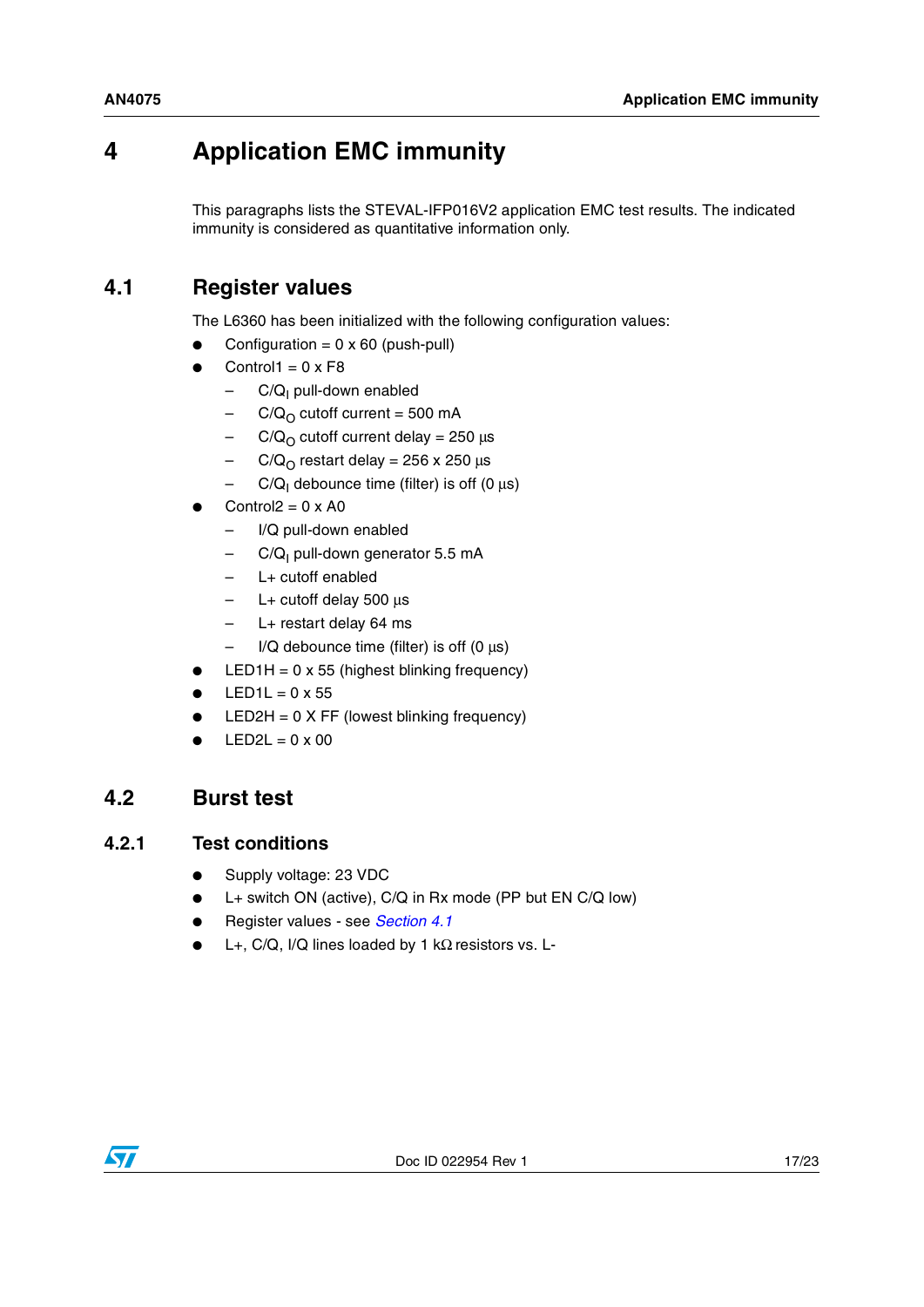### <span id="page-17-0"></span>**4.2.2 Test signal**

According the IEC 61000-4-4

- Polarity: positive/negative
- Burst duration: 15 ms  $\pm$  20% at 5 kHz
- Burst period:  $300 \text{ ms } \pm 20\%$
- Duration time: 1 minute
- Applied to: L+, C/Q, I/Q and L- lines through capacitive clamp

### <span id="page-17-1"></span>**4.2.3 Test setup**

The EFT signal was coupled to the supply voltage lines through the capacitive coupling clamp which corresponds to approximately 150 pF.

The application supply voltage was provided by two 12 V lead battery cells.

Earth (reference plain) was connected to the application.

#### <span id="page-17-5"></span>Table 5. **Table 5. Application EFT (burst) immunity, applied to IO-Link lines (L+, C/Q, I/Q, L-)**

| <b>Polarity</b> | EFT test signal amplitude, test result |             |                    |      |  |
|-----------------|----------------------------------------|-------------|--------------------|------|--|
|                 | 1 kV                                   | <b>2 kV</b> | 3 kV               | 4 kV |  |
| Positive $(+)$  | $A^{(1)}$                              | Δ(I)        | $\mathsf{A}^{(1)}$ | AU.  |  |
| Negative (-)    | $\mathsf{A}^{(1)}$                     | Δ(1)        | $A^{(1)}$          | AU.  |  |

<span id="page-17-6"></span>1. The L6360 internal registers state stable; logic interface state changes not evaluated.

### <span id="page-17-2"></span>**4.2.4 Conclusion**

The application is immune against fast transient burst signals.

Burst applied to the IO-Link communication lines has no influence on the stability of the L6360 internal registers.

## <span id="page-17-3"></span>**4.3 EMC IEC 61000-4-5 surge immunity test**

### <span id="page-17-4"></span>**4.3.1 Test conditions**

- Supply voltage: 23 V (approximately)
- Ambient temperature: 23 °C
- L+, C/Q configured as mentioned in *[Table 6](#page-19-2)* to *[Table 8](#page-20-1)*
- Register values see *[Section 4.1](#page-16-1)*
- $L+$ ,  $C/Q$ , I/Q lines left floating

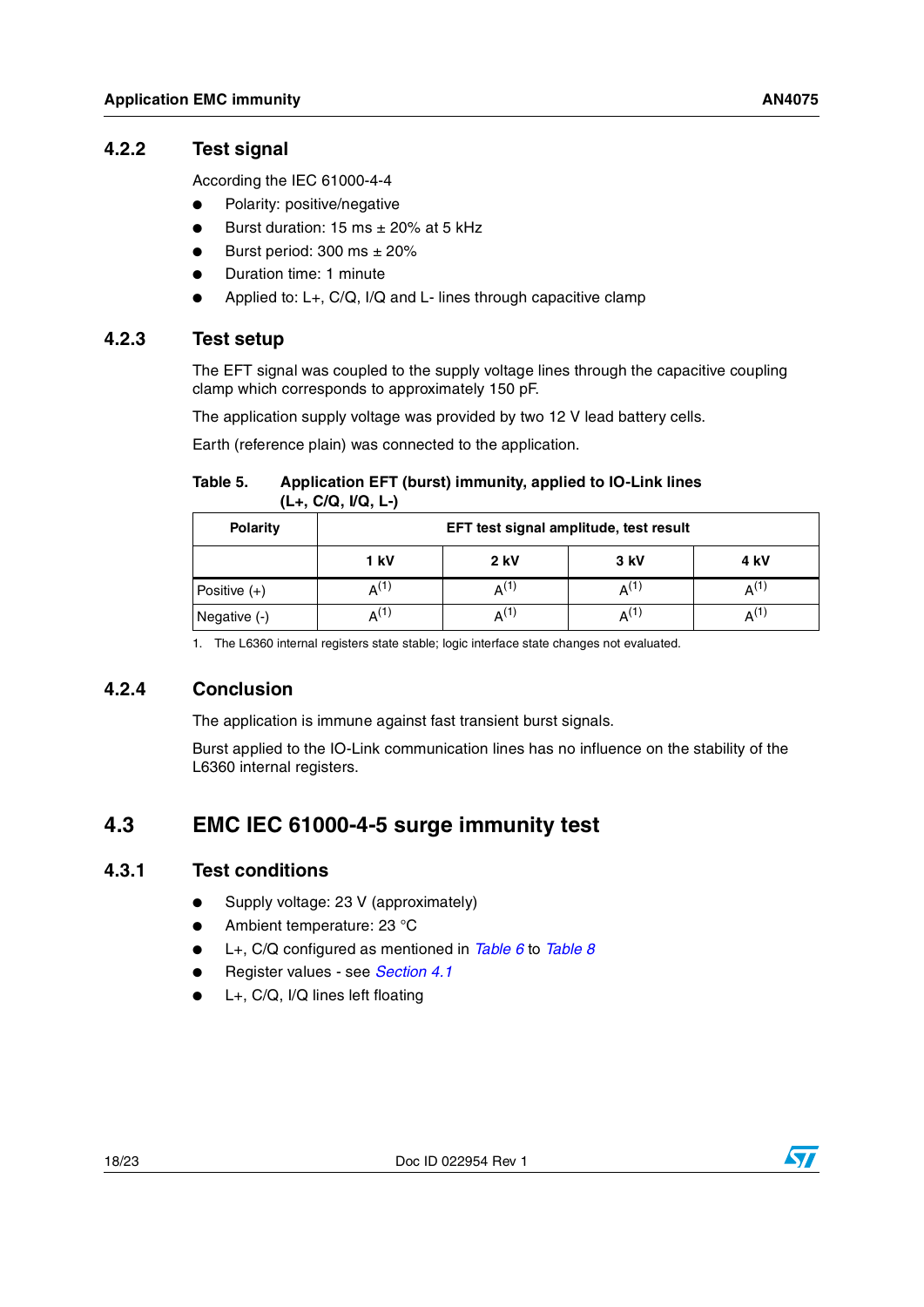### <span id="page-18-0"></span>**4.3.2 Test signal**

According to IEC 61000-4-5:

- 5 positive and 5 negative surges
- Repetition rate: 1 min.
- $\bullet$  Coupling: 42 Ω/0.5 μF
- Applied to:
	- IO-Link bus lines (L+, C/Q and I/Q) common/differential mode
	- $-$  Supply lines (V<sub>CC</sub>, GND) common/differential mode

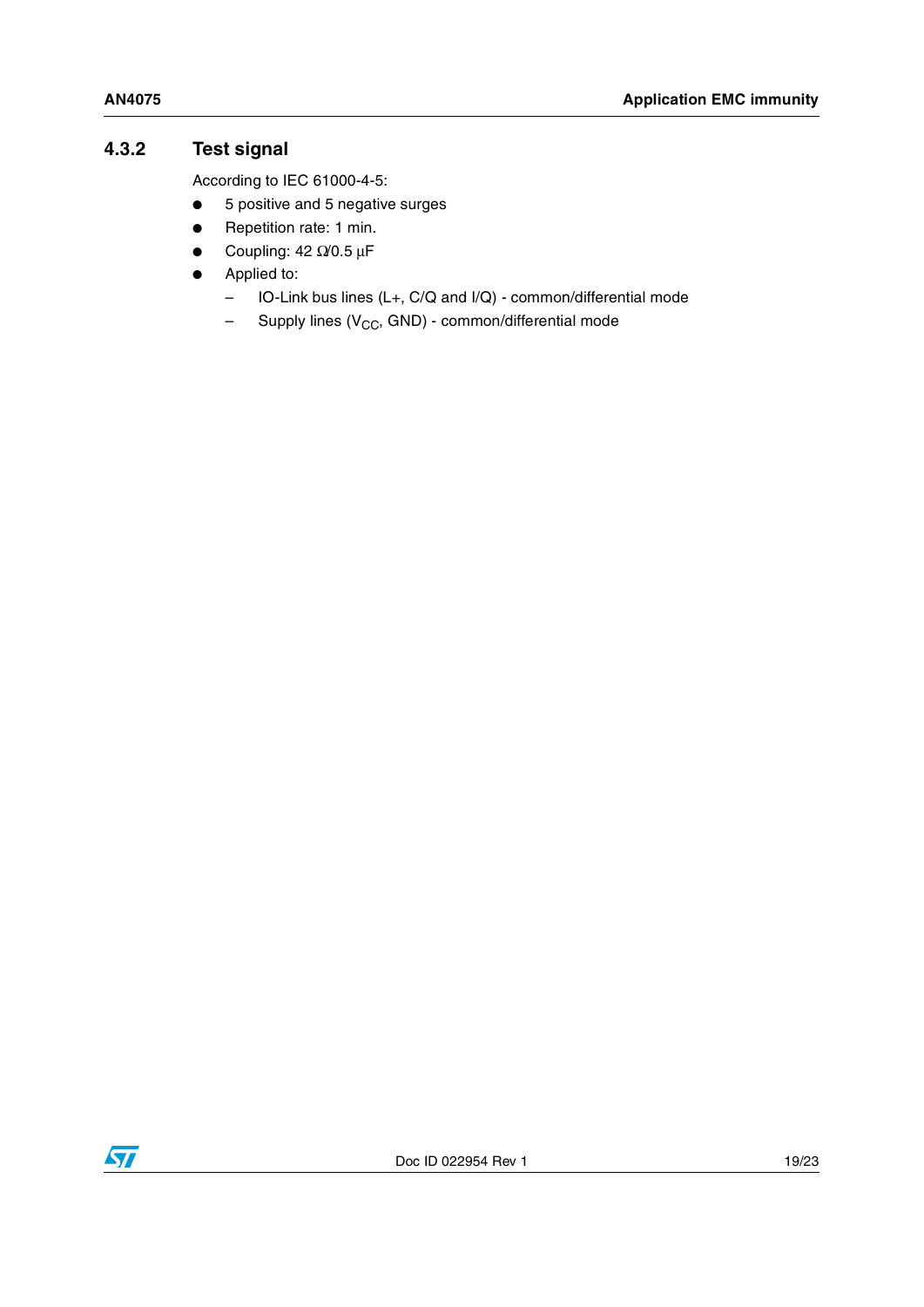### <span id="page-19-0"></span>**4.3.3 Test setup**

The test was executed on the IO-Link bus lines (L+, C/Q and I/Q vs. earth reference).

Tests were made on the output lines vs. earth - common mode (CM), as well as on output lines vs. L- (GND) - in differential mode. The earth reference is coupled by 2 x 4.7 nF/3 kV capacitors (C1, C14) with  $V_{CC}$  and GND. The length of the cables was minimized. The surge pulse was coupled with a coupling network of 42  $\Omega$ /0.5 μF.

After every surge sequence, the power supply current and C/Q, I/Q current sink values were measured and compared to their initial state and the functionality of the receiver and driver paths (functionality of the output switches) was checked.

### <span id="page-19-1"></span>**4.3.4 Test results**

| Surge test signal amplitude, test result at polarity (+/-)         |                   |                   |                   |                   |                   |  |  |  |
|--------------------------------------------------------------------|-------------------|-------------------|-------------------|-------------------|-------------------|--|--|--|
| $2$ kV<br>1 kV<br>$1.5$ kV<br>2.5 kV<br>500 V<br><b>Applied to</b> |                   |                   |                   |                   |                   |  |  |  |
| $L+$ OFF                                                           | $-$ / $-$         | $A^{(1)}/A^{(1)}$ | $A^{(1)}/A^{(1)}$ | $A^{(1)}/A^{(1)}$ | $A^{(1)}/A^{(1)}$ |  |  |  |
| $L+ON$                                                             | $A^{(1)}/A^{(1)}$ | $A^{(1)}/A^{(1)}$ | $A^{(1)}/A^{(1)}$ | $A^{(1)}/A^{(1)}$ | $A^{(1)}/A^{(1)}$ |  |  |  |
| C/Q LS ON                                                          | $A^{(1)}/A^{(1)}$ | $A^{(1)}/A^{(1)}$ | $A^{(1)}/A^{(1)}$ | $A^{(1)}/A^{(1)}$ | $A^{(1)}/A^{(1)}$ |  |  |  |
| C/Q HS ON                                                          | $A^{(1)}/A^{(1)}$ | $A^{(1)}/A^{(1)}$ | $A^{(1)}/A^{(1)}$ | $A^{(1)}/A^{(1)}$ | $A^{(1)}/A^{(1)}$ |  |  |  |
| $C/Q$ Rx mode                                                      | $A^{(1)}/A^{(1)}$ | $A^{(1)}/A^{(1)}$ | $A^{(1)}/A^{(1)}$ | $A^{(1)}/A^{(1)}$ | $A^{(1)}/A^{(1)}$ |  |  |  |
| I/Q                                                                | $-/-$             | $A^{(1)}/A^{(1)}$ | $A^{(1)}/A^{(1)}$ | $A^{(1)}/A^{(1)}$ | $A^{(1)}/A^{(1)}$ |  |  |  |

#### <span id="page-19-2"></span>Table 6. Application surge immunity - common mode

1. The values of the L6360 internal registers did not change.

#### <span id="page-19-3"></span>Table 7. **Table 7. Application surge immunity - differential mode**

| Surge test signal amplitude, test result at polarity (+/-) |                   |                   |           |           |           |  |
|------------------------------------------------------------|-------------------|-------------------|-----------|-----------|-----------|--|
| <b>Applied to</b>                                          | 500 V             | 1 kV              | 1.5 kV    | 2 kV      | 2.5 kV    |  |
| $L+$ OFF                                                   | $A^{(1)}/A^{(1)}$ | $A^{(1)}/A^{(1)}$ | $-$ / $-$ | $-$ / $-$ | $-$ / $-$ |  |
| $L+ON$                                                     | $A^{(1)}/B^{(2)}$ | $B^{(2)}/B^{(2)}$ | $-$ / $-$ | $-$ / $-$ | $-$ / $-$ |  |
| C/Q LS ON                                                  | $A^{(1)}/A^{(1)}$ | $A^{(1)}/B^{(2)}$ | $-$ / $-$ | $-$ / $-$ | $-$ / $-$ |  |
| C/Q HS ON                                                  | $A^{(1)}/A^{(1)}$ | $A^{(1)}/B^{(2)}$ | $-$ / $-$ | $-$ / $-$ | $- / -$   |  |
| $C/Q$ Rx mode                                              | $A^{(1)}/B^{(2)}$ | $B^{(2)}/B^{(2)}$ | $-$ / $-$ | $-$ / $-$ | $-$ / $-$ |  |
| I/Q                                                        | $A^{(1)}/A^{(1)}$ | $A^{(1)}/A^{(1)}$ | $-$ / $-$ | $-$ / $-$ | $-$ / $-$ |  |

<span id="page-19-4"></span>1. The values of the L6360 internal registers did not change.

<span id="page-19-5"></span>2. The L6360 registers were reset, IRQ signal is activated.

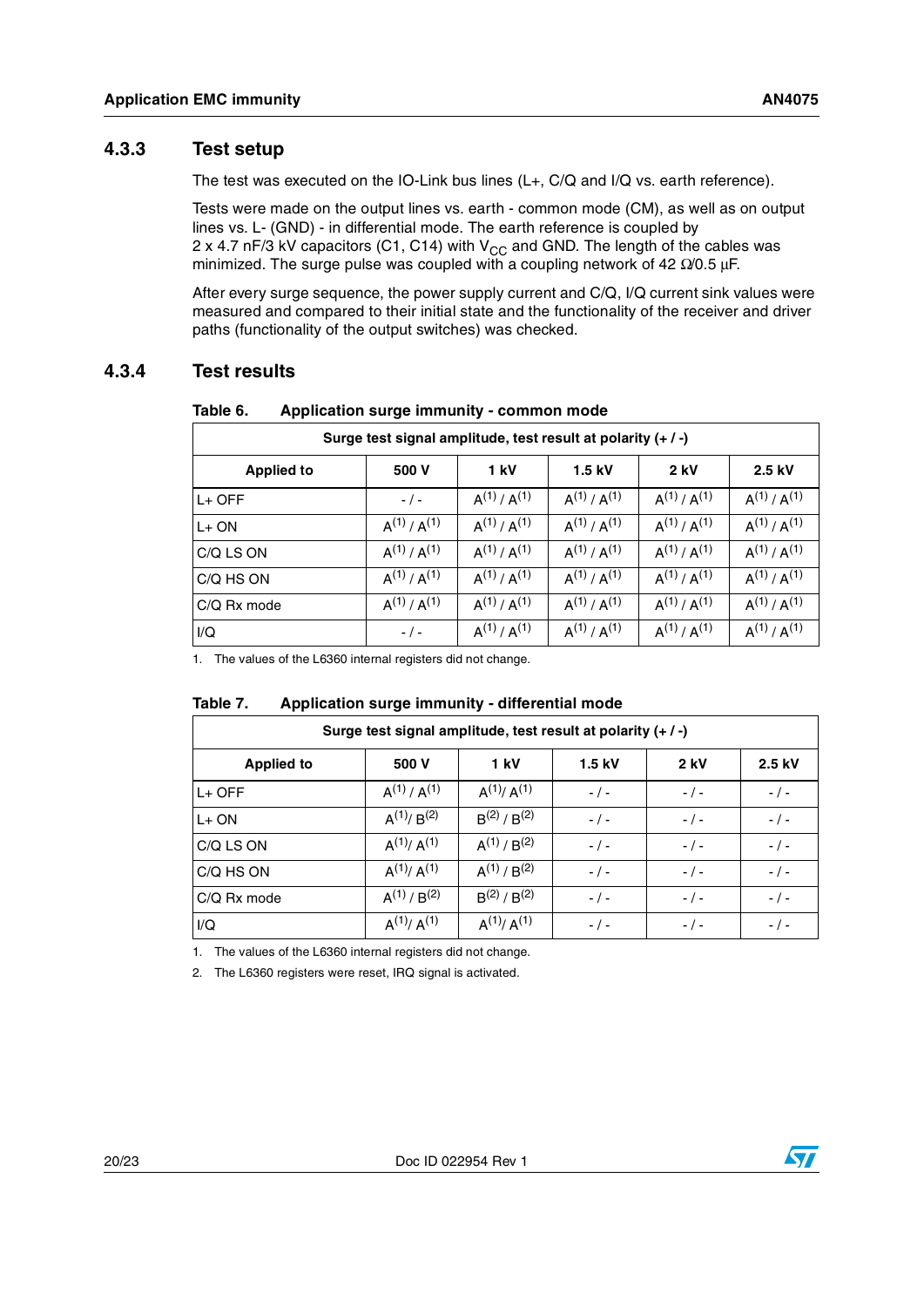| IUNIV VI<br>Approactor supply surge miniums only bin         |                   |                   |                   |                   |                   |  |
|--------------------------------------------------------------|-------------------|-------------------|-------------------|-------------------|-------------------|--|
| Surge test signal amplitude, test result at polarity (+ / -) |                   |                   |                   |                   |                   |  |
| <b>Applied to:</b>                                           | 500 V             | 1 kV              | $1.5$ kV          | <b>2 kV</b>       | 2.5 kV            |  |
| $V_{CC}$ vs. earth (CM)                                      | $-$ / $-$         | $-$ / $-$         | $-1$ –            | $-$ / $-$         | $A^{(1)}/A^{(1)}$ |  |
| $IV_{CC}$ vs L- (DM)                                         | $A^{(1)}/B^{(2)}$ | $B^{(2)}/B^{(2)}$ | $B^{(2)}/B^{(2)}$ | $B^{(2)}/B^{(2)}$ | $B^{(2)}/B^{(2)}$ |  |

#### <span id="page-20-1"></span>Table 8 **Table 8. Application supply surge immunity CM, DM**

<span id="page-20-2"></span>1. The values of the L6360 internal registers did not change.

<span id="page-20-3"></span>2. The L6360 registers were reset and IRQ signal activated.

#### <span id="page-20-0"></span>**4.3.5 Conclusion**

Immunity of different L6360 pins was evaluated and the external protection circuit adjusted accordingly. The protection circuit which showed the best EMC performance is used in the STEVAL-IFP016V2 application.

#### **C/Q transceiver**

The  $C/Q<sub>1</sub>$  and  $C/Q<sub>0</sub>$  pins should be protected against negative overvoltages (higher than approximately 1.5 V) during the surge test. If the negative pulse is higher than the mentioned value, the internal structure can be damaged. It is recommended to short both pins together and protect them with a low  $V_F$  drop Schottky diode (e.g. STPS1L40), a 560 pF ceramic capacitor and one diode of SPT01-335DEE array.

#### **I/Q receiver**

The I/Q pin should be protected in a similar way against negative overvoltages. Tests showed positive immunity results when using an external low  $V_F$  Schottky diode (STPS1L40), a 15  $\Omega$  resistor in series, a 560 nF capacitor and one diode of SPT01-335DEE array. When a 15  $\Omega$  resistor is omitted, the chip fails at -2 kV CM surge pulse amplitude.

#### **L+ driver**

Protecting the L+ pin with a 100 nF ceramic capacitor and one diode of SPT01-335DEE array showed sufficient immunity against 2.5 kV CM / 1 kV DM surge pulses.

#### Supply (V<sub>CC</sub>, L- / GND)

External protection circuits in the application provide sufficient immunity against surge pulses (CM/DM) applied to supply lines. Even 2.5 kV surge pulses did not cause degradation of the L6360 IC.

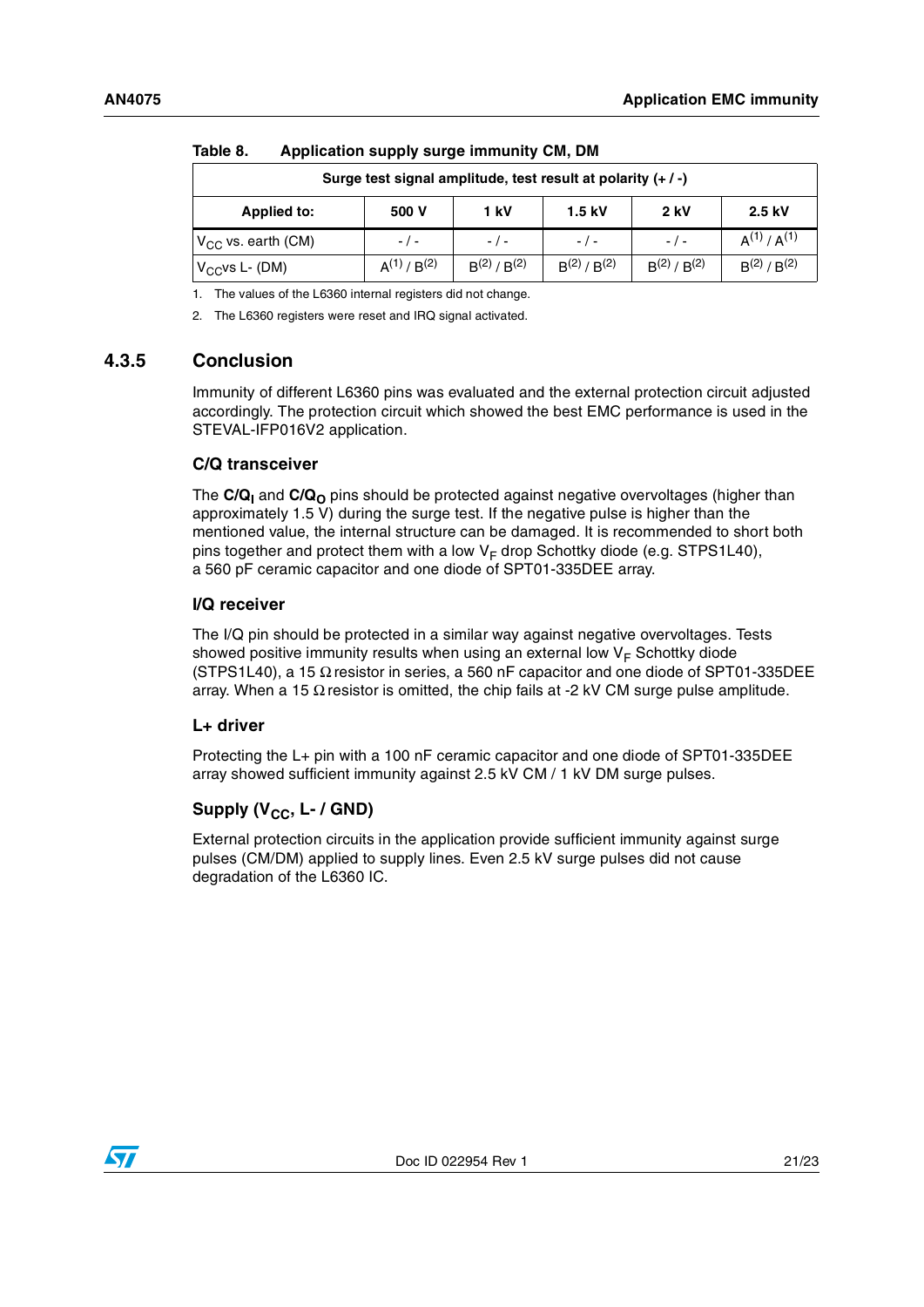# <span id="page-21-0"></span>**5 Revision history**

#### <span id="page-21-1"></span>Table 9. **Document revision history**

| Date        | <b>Revision</b> | <b>Changes</b>   |
|-------------|-----------------|------------------|
| 25-Apr-2012 |                 | Initial release. |